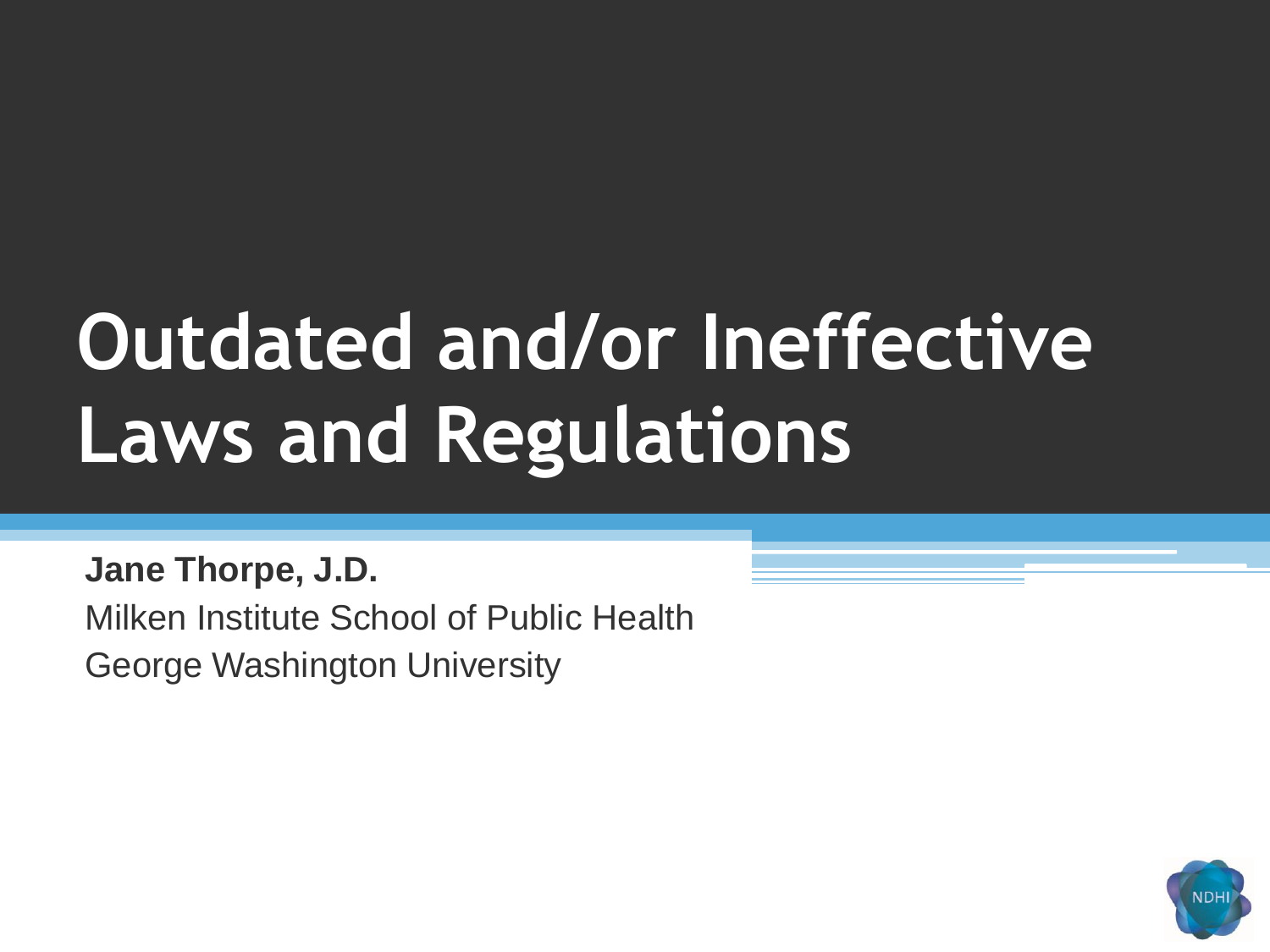#### **Outdated and ineffective laws and regulations**

- Shifting from Volume to Value
- The healthcare system is embracing change, but can only advance so far with the current regulatory infrastructure
- Stakeholders want to create new solutions for patients embracing change, but can only advance so far with the current infrastructure



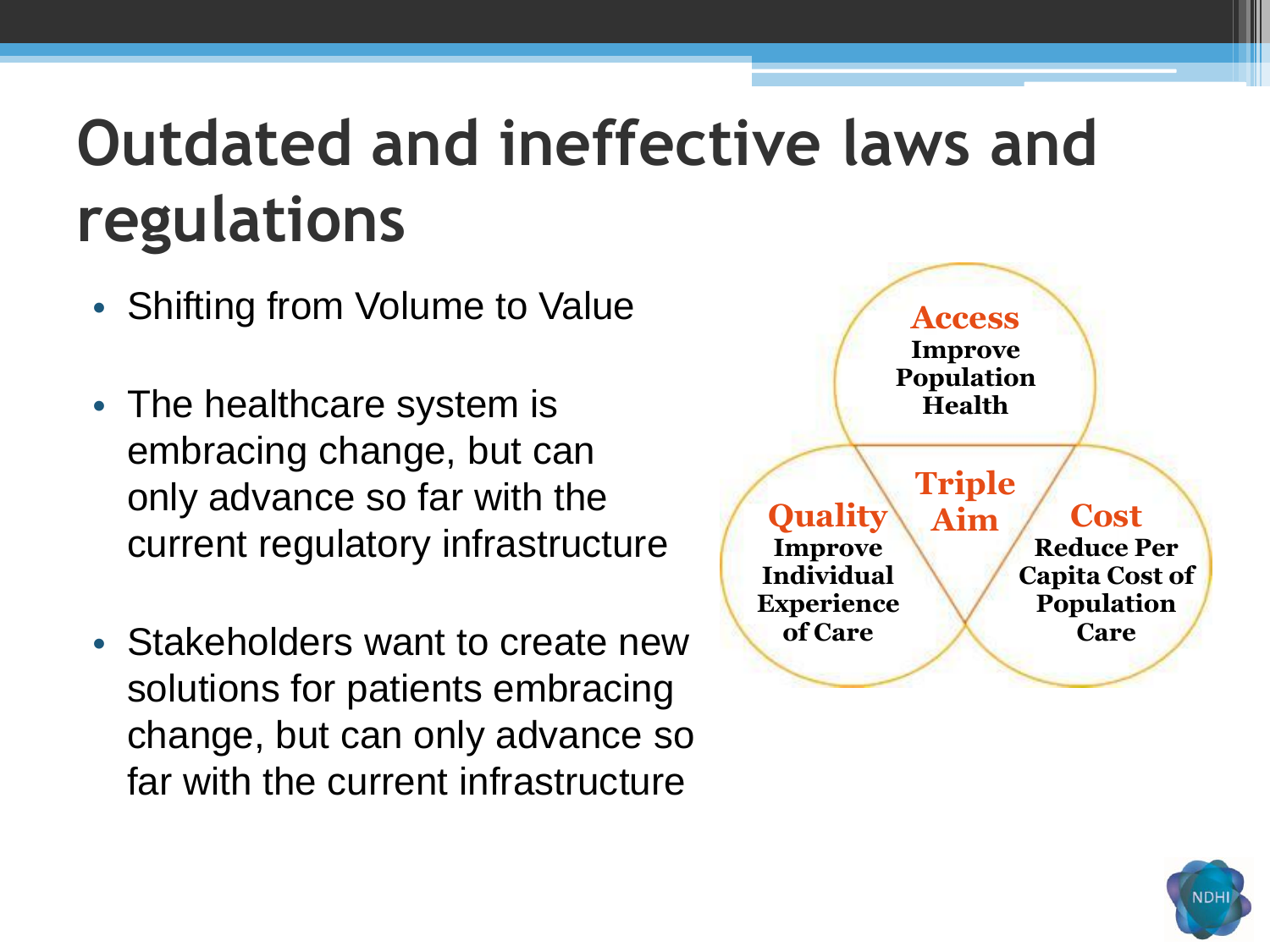## **Stark self-referral**

- The Stark Law prohibits physicians from referring Medicare patients for certain services to an entity with which the physician (or an immediate family member) has a financial relationship. The Stark Law also prohibits healthcare organizations from billing Medicare for services provided pursuant to an improper referral.
- The Stark Law is a law of strict liability, meaning that no intent to violate the law is required.

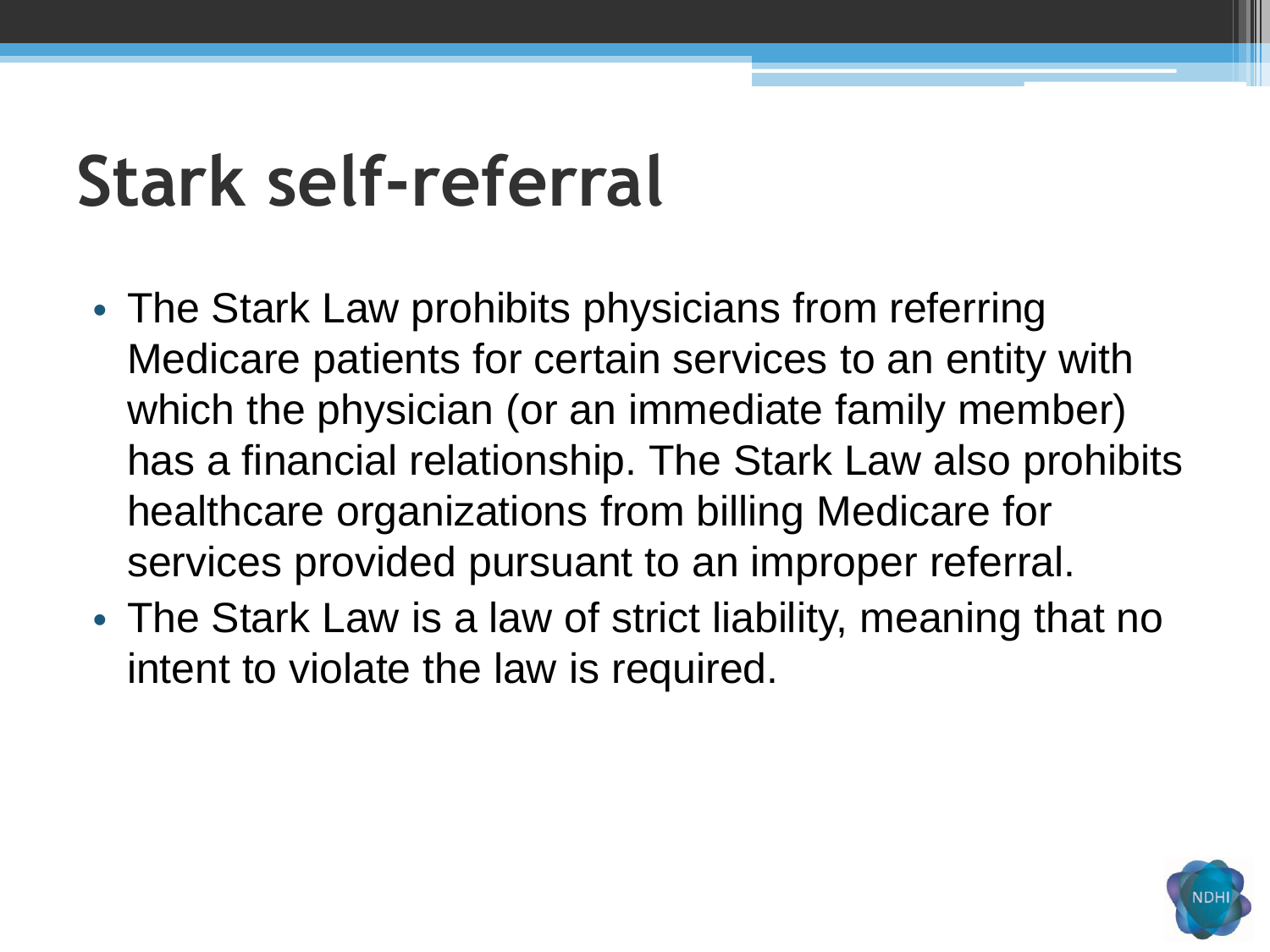## **Anti-kickback Statute**

- The Anti-Kickback Statute prohibits any individual from knowingly and willfully offering, paying, soliciting, or receiving anything of value in return for a referral or to induce the generation of business reimbursable by a federal healthcare program.
- The Anti-Kickback Statute is a criminal law and intent is required for liability to attach; penalties for violating the statute include imprisonment and substantial fines.

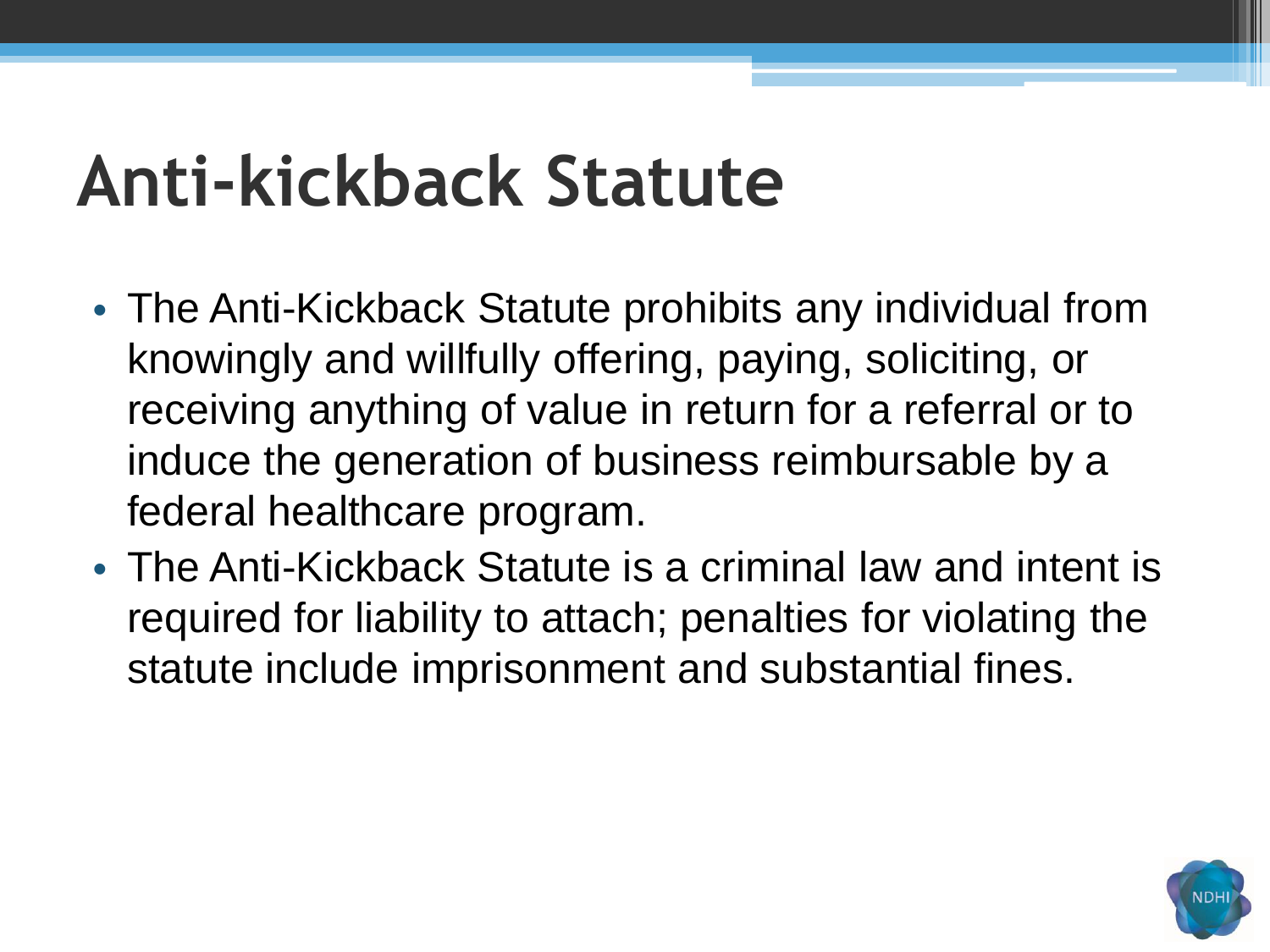## **Civil Monetary Penalties**

• Civil monetary penalties may be levied for violations of the Anti-Kickback Statute and the Stark Law, and entities that violate either may be excluded from participation in federal healthcare programs.

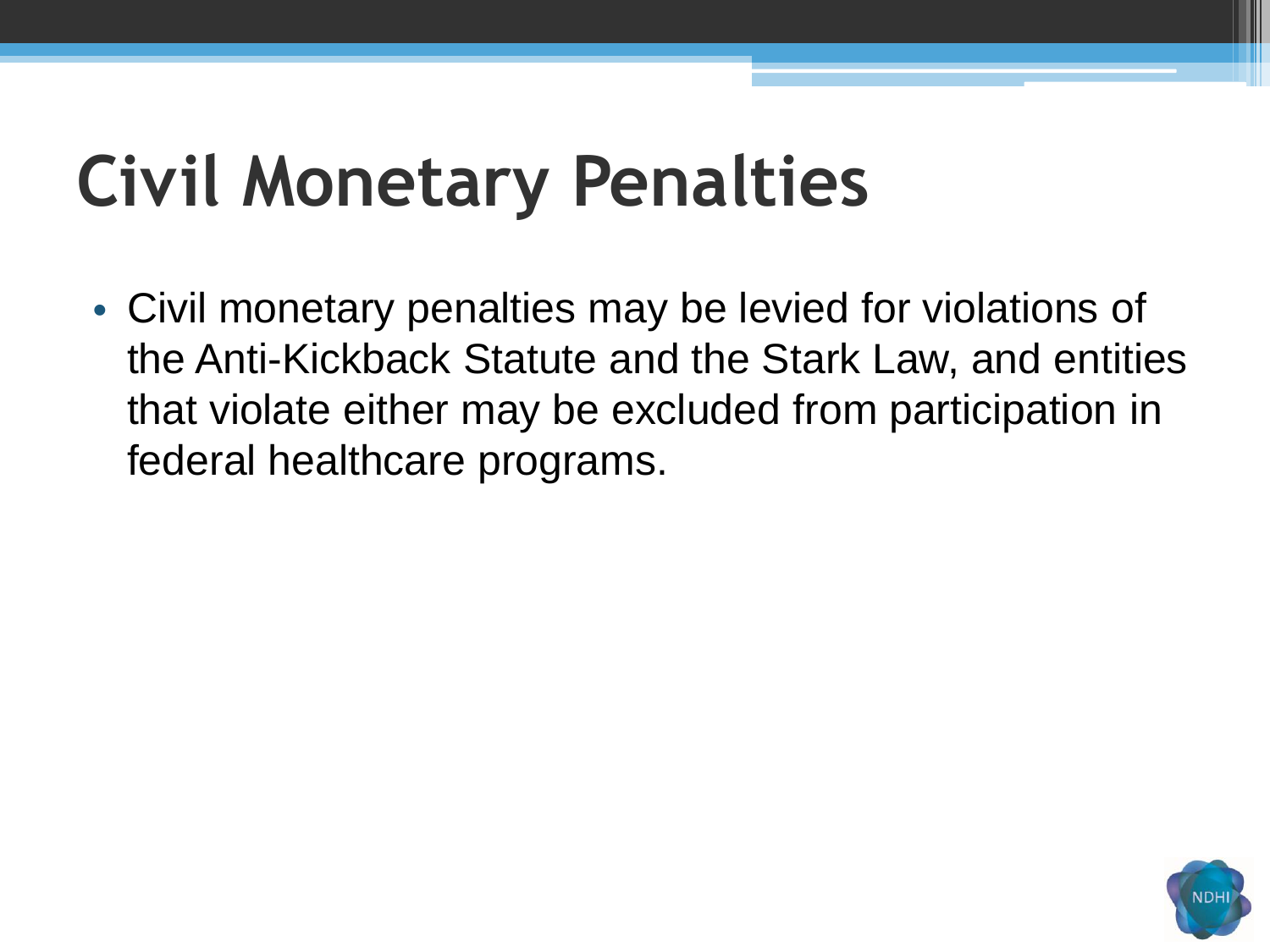## **Medicare payment waivers**

- There are exceptions to each law (referred to as "safe" harbors" for the Anti-Kickback Statute and "exceptions" for the Stark Law) that protect certain types of business arrangements and transactions that are considered to present a minimal risk of fraud or abuse when structured appropriately
- Waivers have been implemented by the Center for Medicare and Medicaid Innovation (CMMI) to ensure the success of several alternative payment demonstration programs.

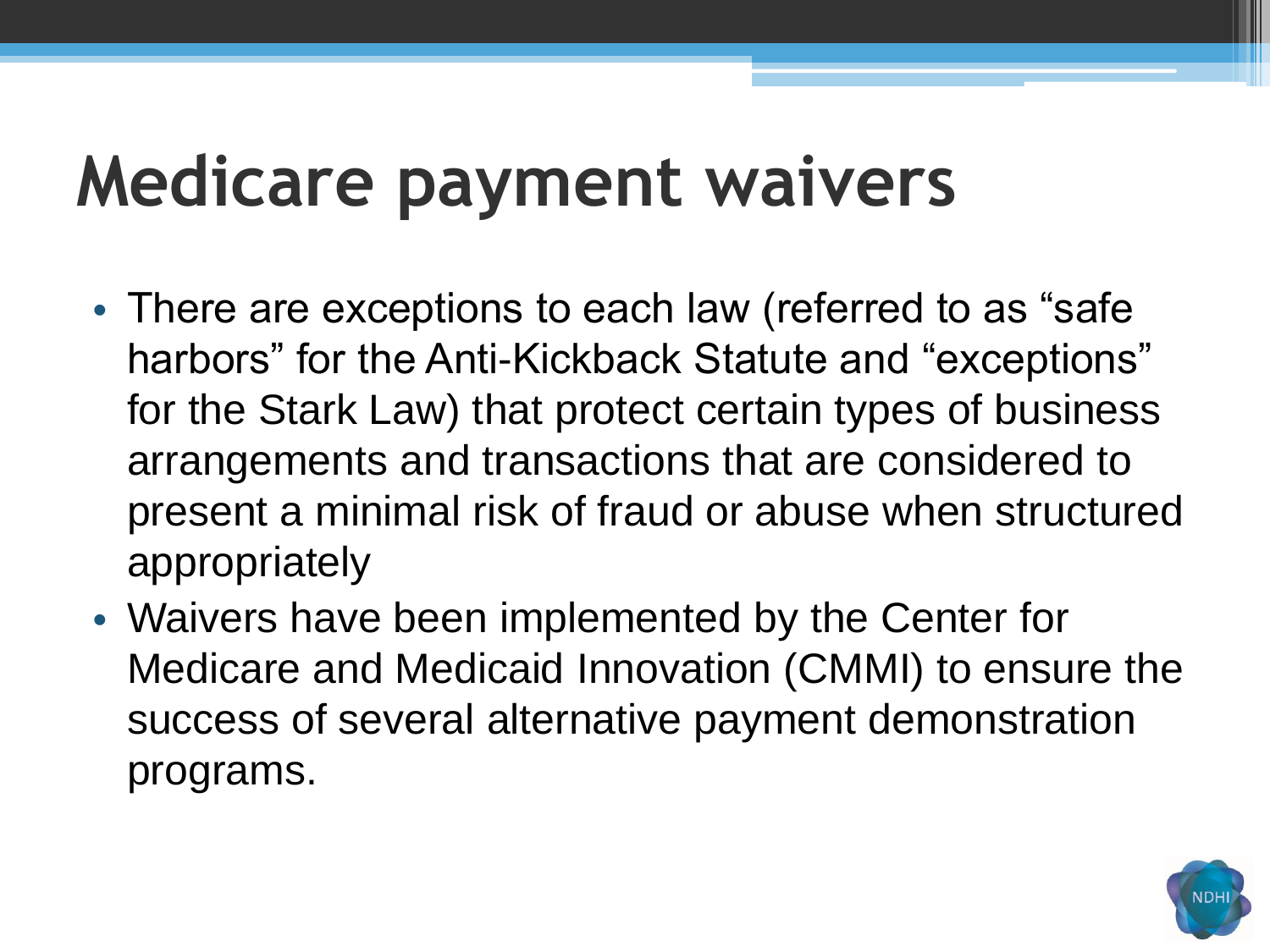#### **NDHI recommendations**

- *Create Federal Anti-Kickback Statute and Stark Law waivers for all Accountable Care Organizations that meet certain conditions and extend existing exemptions for interoperability-enabling technologies and training beyond 2021.*
- *Eliminate the "one-purpose" test for Anti-Kickback Statute liability and replace*  with a balancing test that would require the HHS Office of Inspector General *(OIG) to prove either increased costs or actual harm to patients.*
- *Consider related changes to the Civil Monetary Penalties (CMP) Law, where appropriate, to ensure consistency in interpretation and application across both laws to encourage patient engagement and improved outcomes.*
- *Require the Department of Health and Human Services Secretary to review and assess these laws in the context of health system transformation.*
- *Grant OIG and CMS broader flexibility and discretion to develop exceptions and safe harbors to the Federal Anti-Kickback Statute and the Stark Law consistent with current health policy objectives (e.g., increased efficiency and quality, decreased cost).*